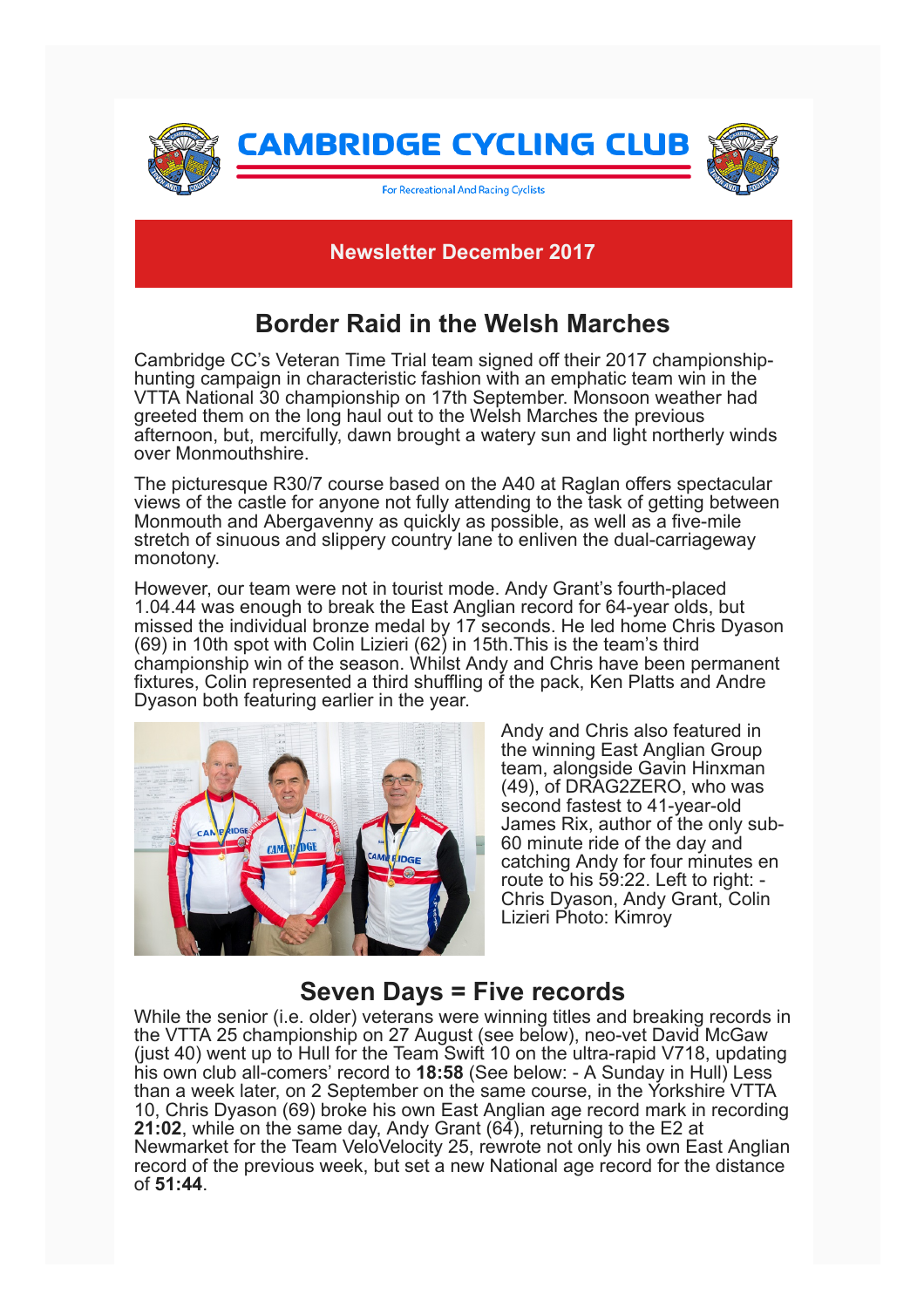#### **Third National Team title for Cambridge Veterans**



Our speedy vets team, reigning VTTA shortdistance BAR champions, had a very good day at the office on Sunday morning, 27 August, carrying off the team award in the Veterans' Time Trial Association National 25 mile time trial championship, to add to their win in the 15 mile championship. With the gentlest of zephyrs drifting from the north, balmy air and little traffic, the fabled but fickle E2 course on the A11/A14 was in benign

mood and André Dyason (57); Martin Reynolds (54) and Andy Grant (64) (above) all recorded 52-minute rides, Andy's 52:32 being enough to wrest the East Anglian age record from team mate Ken Platts.

However, vets' championships are decided on the basis of an age-weighted handicapping system based on standard times for a given age, the winner being the rider who beats his or her standard by the greatest amount, designated a "plus". So it was that poor Martin, (right) despite a superb 52:16, just 3 seconds behind

André, which gave him 17<sup>th</sup> place on actual time, was bounced out of the team by 69-year old Chris Dyason, whose 54:46 also broke the existing East Anglian record for his age.



Andy, Chris and André's aggregate "plus" was almost 7 minutes clear of the second placed team, the sponsored Team Bottrill/HSS hire, which draws members from across the country, and in many ways, the Cambridge success was a victory for the traditional amateur club team against the manufactured professional outfits.

Overall, on standard, Andy took sixth place in the championship behind 87 year-old winner Peter Horsnell from Chelmer CC, with Chris, André and Martin packing closely in 10<sup>th</sup>, 18<sup>th</sup> and 19<sup>th</sup> while on actual time, André led the way in 14<sup>th</sup>, followed by Martin in 17<sup>th</sup>, Andy in 19<sup>th</sup> and Chris at 36<sup>th</sup>.



In addition, to take account of some inevitable arbitrariness in the standards system there were awards based on actual time for age groups in five-year bands. Martin was second; André (left) fourth and Chris third in their respective groups, while Andy was a full two minutes clear in winning the 60-64 category.

This was a reprise of his National Age Group

championship win in the RTTC National Championship at Rhigos in Wales two weeks earlier. Open to all ages, this event attracted probably the fastest field ever assembled in the country and for our team of veterans, (on this occasion, André, Andy and Colin Lizieri) the biggest challenge was getting into the event at all. André was our fastest rider, whilst Andy was again two minutes clear of his nearest age group rival, who was, on this occasion, team mate Colin Lizieri (right).

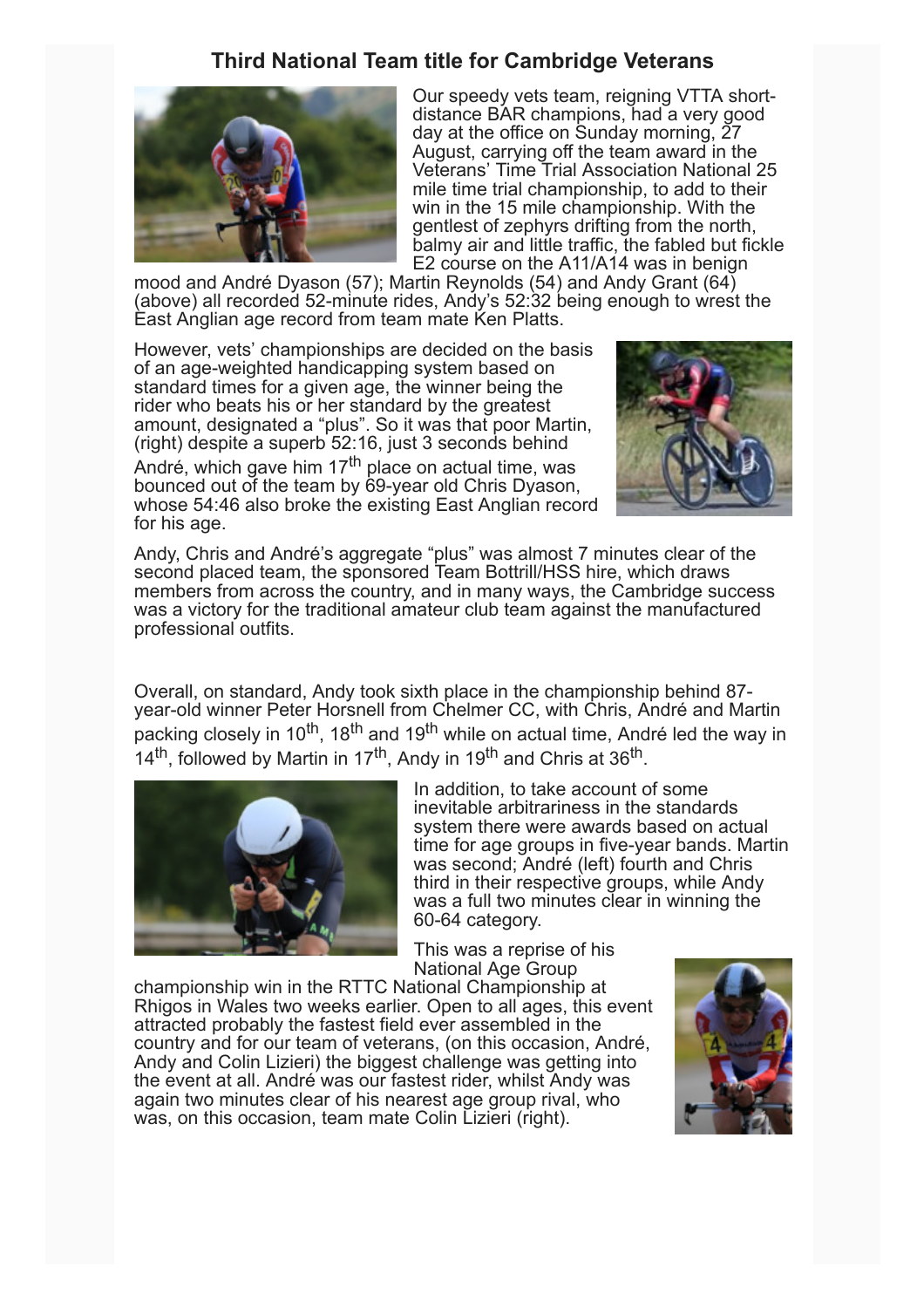## **A Sunday in Hull**

On Sunday 27 August there were 3 epic events on the V718 course in Hull for: middle markers, women and fast riders. "The V" is probably the fastest 10 course around. Testers make the pilgrimage from all over the country to worship at the V's hallowed and silky smooth tarmac. If you've been very good a quick 20 minutes or so praying to the God of time trialling can, if they are feeling benevolent, be answered with a shiny new PB.





the V seems pretty ordinary, what makes it fast is probably that it is very sheltered and relatively flat. Apparently the super-fast days are when there is a container ship at Hull port as this results in a steady stream of lorries driving along the course ferrying cargo.

The first rider off was at 10am and the last rider was 5pm so it was a whole day of fun. The weather was great, about 21C and very little wind. From the early times it was clear that it was also raining PBs!

The only Cambridge cc rider who made the trip was David McGaw, who's PB had been set in 2006: 19.02 on a fast course on a flukey "float" day. He wasn't feeling so fresh, having ridden 3 track events the previous day on the Derby velodrome, but after quite a bit of warming up was ok. The race went without incident and the only question was did he just sneak in under 19 minutes, eventually the time was confirmed 18.58!

So that's the first 18 for a Cambridge CC rider and goes with other shiny new PB's this year for 25 miles (49.01) and 50 miles (1.38.30). They say "it doesn't get easier, you just go faster", which is true, and this ride really, really hurt!

### **Stowmarket & Diss 10**



On the 29th of May Cambridge CC was in action again at the Stowmarket and Diss open 10 on the B10/38. This is the "Woolpit" course that goes on the A11 past Bury St Edmunds, it's a reasonably flat dual carriageway that feels like it should be fast, but never seems to yield fast times. The course record was held by Pete Balls at 19.57.

It had been raining in the early morning but was drying up when the riders set off. As there were roadworks the route from the HQ to the start involved a long detour including fording two huge puddles. The roadworks

extended to just a few metres before the start so riders had to carefully time their warm up to make it past the temporary traffic lights in time to start, but not so early as to get cold.

Time trialists can sometimes make quite wild claims, I've heard people say that wet conditions are faster "because the water fills in the little holes in the tarmac", hmm. Think it could be more that it is cooler so people don't overheat or that rain is associated with a low pressure, which is faster as there is less air to push out the way. It was still early but was warming up nicely and there was little wind around, so it felt potentially quite fast.

David McGaw (Cambridge CC) raced around in 19.36 to hold the course record for 9 minutes and 54 seconds, before Lloyd Chapman (Catford CC equipe) broke it again with 19.30. Jason Bouttel then smashed it with a 18.55, to win. Andy "Pandy" Grant-y did 21.25 to win his category, the day after racing in the ECCA 25. Chris Dyason (above) who did 23.10 was second in the same category.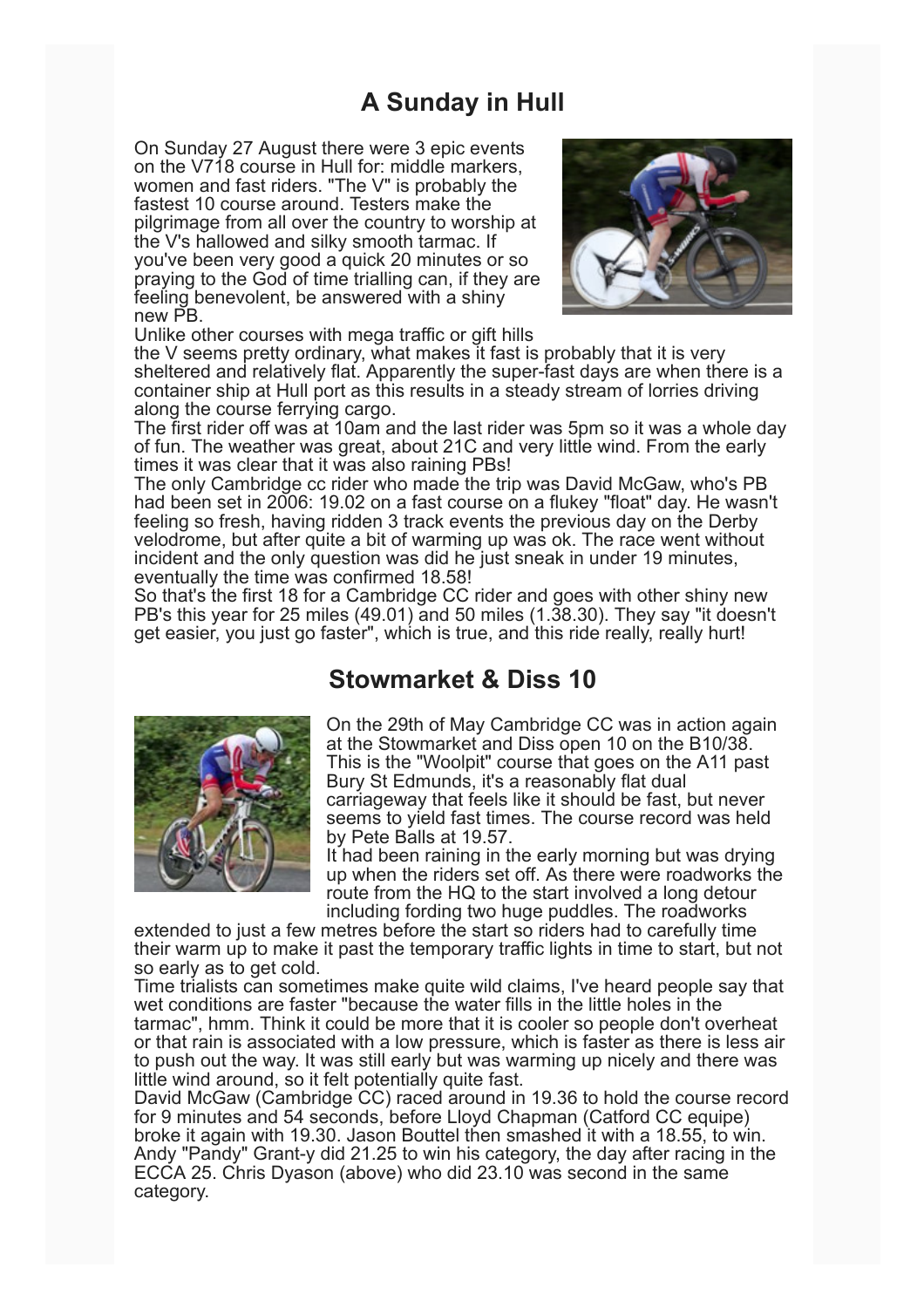### **3 Cities Time Trial (Reliability ride)**



*Peter Blencowe took up road cycling when he was 16 and his first bike was a Raleigh Banana. Having enjoyed Sunday rides and touring around he first got into competitive cycling while at university in 2011 riding with Imperial College CC. With a thesis to write up he returned to his hometown of Gloucester in 2014 and joined the cycling club there. After a delightful summer with the club he moved to Cambridge to work and soon joined Cambridge CC. This piece is about his return for the monument ride of Gloucester City Cycling Club.*

#### **The Event**

In 1891 when it all started, Gloucester City CC was known as The Tyndale Cycling Club. Initially, it was mainly a social group but as the membership grew and a few more small local clubs came into the fold some of the members started to introduce a few challenges into their season. The first of these challenges appeared to be the Three Cities Standard Ride, introduced in 1905. At first, this was primarily a map reading competition with the competitors trying to find the shortest or easiest route passing St. John's Bridge in Worcester, the Shire Hall in Hereford and Westgate Bridge in Gloucester (the shortest route satisfying the criteria is approximately 82 miles). A time allowance of 6 hours and 30 minutes was given. This was not that generous considering that bicycles of the time typically weighed something in the region of 56lbs with a single gear of around 60 inches (44 x 20) and some were still using solid tyres!

In 1922, Mr. John Boakes provided the challenge shield for the fastest rider in this event. The first recipient of this shield was V.Wedburg with a time of 5 hours 13 minutes and 15 seconds. Bike and route finding now developed, the record time is now 3h 20 min 26 sec held by George Unsworth, a long-time holder of many club records. John Barnes, another prolific club record holder, is 2nd to this in ~3h 23min.

So, blessed with good weather the riders assembled for a 7am start, to be set off two minutes apart. Having arrived early - excited to be see all my old clubmates- I signed up early and was to be 3rd rider off- number 5 at 7:05. The first and only time I had done this ride was in 2014 finishing in 3:50:04 (average speed 21.02 m.p.h) 3rd overall and the fastest road bike on the day. Making this ride again I was keen to improve my time, if only to impress my old clubmates! In fact, having had a poor winter and lack of training I didn't believe I would be able to go any faster. In the car down to Gloucester the night before I calculated that if I averaged 22 mph then I would get a time just under 3 h 40 min. And so, fairly arbitrarily that became my target.

To backtrack slightly the ride is naturally broken down into 3 almost equal 27 mile sections by the cities. The first to Worcester is flat (by Gloucestershire standards) and last time I had averaged 22 m.ph. On turning left at Worcester you enter the Malverns and hit an unrelenting wall of multiple climbs of 10% and its up and down all the way to Hereford- average for this section last time was just 20 mph. I then hung on in the rolling terrain at 21 mph back to Gloucester, not aided by a broken spoke in my rear wheel with a couple of miles to go.

So with the new target of a 22 mph average I thought I would just average an extra 1 mph higher on each section. With superstition rife in the cycling world I made sure I had a can of coke in my pocket and would drink that about Worcester just like last time. One difference I couldn't escape was that this time I was wearing a Cambridge jersey and that I would be most travelled entrant. Bike on the start line - ready to go. No need to push me off here - it's a bit far for all that. It's oft said in time trialling that you can't win a tt in the first minute but you can lose one. A reference to setting off too hard and jeopardising the rest of your effort. With the scale of this challenge I thought that would probably apply to the first hour or so especially given the hills in the mid-third. Having done the Cambridge club 25 mile tt the Thursday before I knew my ftp was 288W so I had an idea of the ballpark I would be able to ride in. I didn't have a power meter when I first did this ride so unfortunately no power data to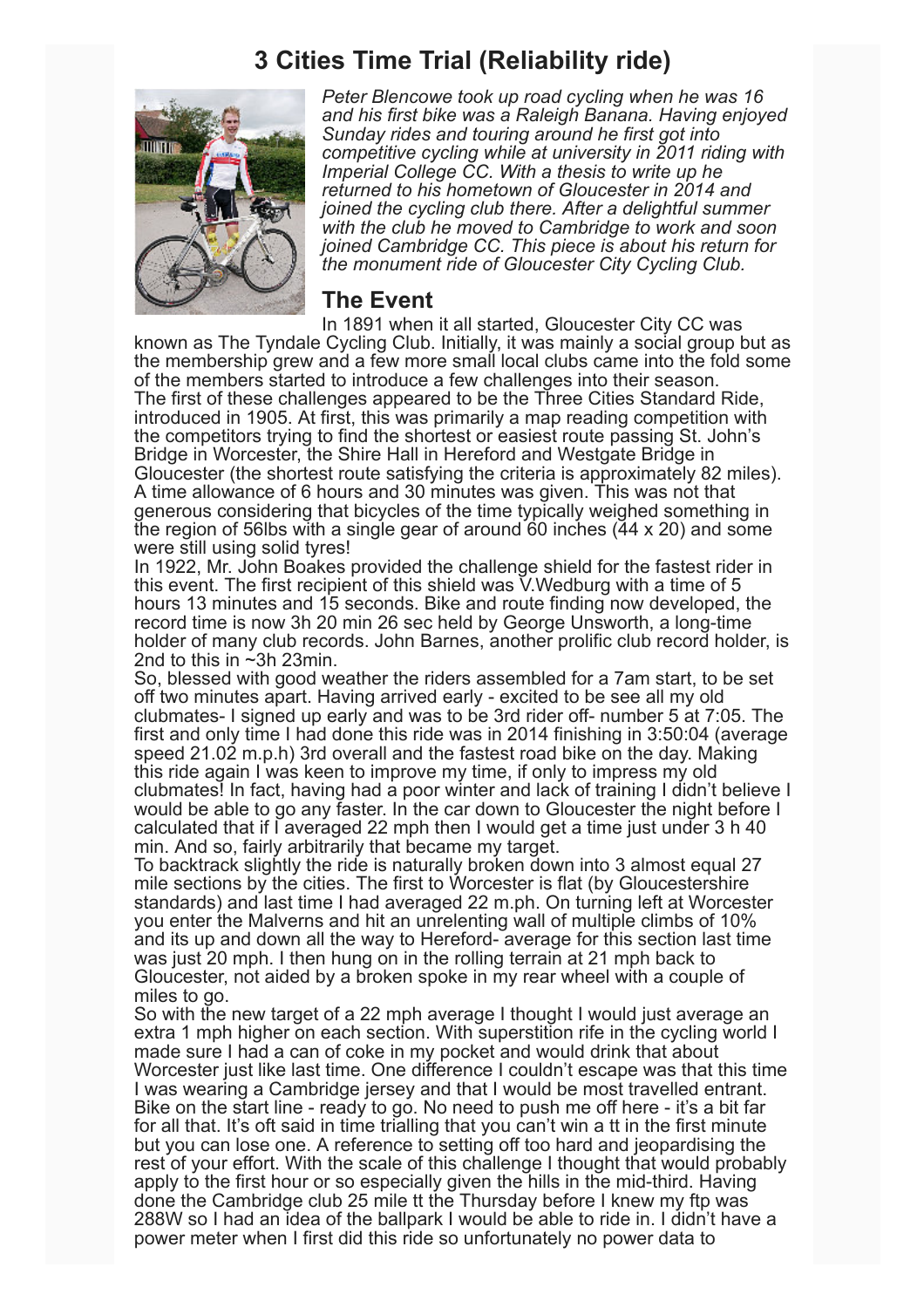compare to – only average speed.

I'm away and over the first checkpoint - the Westgate bridge in Gloucester. Within a few minutes I'm out onto the A38 road to Worcester and getting into a nice rhythm - legs like pistons pumping along this old training road. It's not long before I'm passing number 3 - and soon after that number 1. Momentarily I consider if i've gone out too fast but I remember. This is my own race and everyone else ride's their own race too. It does occur to me though that they are the last riders I will see as I am now the furthest down the road.

I'm soon at Worcester and I've been riding well, even with getting out of the city I'm averaging 24 m.p.h- a bit of time in the bag for the tougher sections to go. I reward myself with that can of coke in my pocket. I've kept up tradition from last time- I'd have to do at least as well now. The rest of the ride would be only be water and malt loaf to look forward to.

Whoosh! Number 11 goes past me. I think one of two things is true. He's gone out way too fast and will surely tire - the hilly section is going up and he'll be slower with the TT bike he's on. I'll catch him up again. Either that or he could just be rapid. In the space of 28 miles he's made up 6 minutes on me! I can't complain - I've covered the first 25 miles in 66min 30 sec, only marginally slower than last Thursday's time trial. Have I gone out too fast? I'd put out 266W for this segment- was it too close to my ftp?

As we enter the rollercoaster between Worcester and Hereford I used no 11. as motivation trying to keep up with him down the hills and maybe closing a little on the uphills. After a while the gap goes out and he's disappeared up the road. The hills are relentless and they come one after the other, some of them over 10 %. If only we were still in pancake Cambridgeshire. I keep powering up the hills as they come- I need to counteract the Allen effect - sitting on the crossbar trying to recover on the brief down hills inbetween.

After about 7 or 8 dippers I'm up to 45 miles complete and I know I'm over half way and must be close to Hereford. I go up the one final hill into the city. It's just after 9am so shops are opening up and shoppers are filtering in. There's a curious feeling when riding into a city like this. Adrenaline has you solely focussed on the race, meanwhile there are shoppers dawdling around with no real intent or any idea of what's going on at the same moment in time. A passing of two disparate worlds.

I blitz past the town hall and that's leg two done (53 miles) but it's been a slow one. An average of 20 mph but with a power of 262W I'm fairly consistent with the first third. It does mean my overall average is down to 22 mph so my focus now has to be on maintaining that average speed going into the moderately hilly final third. It's also on making sure I remember the turn at the Trumpet pub. I look at the bike computer and there's 1h 5min left if I'm to make my target and 25 miles to cover. Come on Steve I shout to myself. I imagine myself as Steve Cummings, 3 times TdF champion Chris Froome breathing down my neck as I battle to stay away on the Col de Peyresourde. Keep a constant effort and don't get caught. Remember last year! And 2015! Make this one a win as well. Vroom! A 4x4 steams past and it snaps me out of my dream. Keep the average speed up. My eyes are fixated on the bike computer as I battle every pedal stroke. When I take a moment to look up the road I see number 11 and he's struggling up the hill. I'm buoyed on as I must be riding well to have caught him! I approach rapidly only to find it's not no. 11 but just some west country lad with a shoulder bag. "Go on" he shouts. This race is playing tricks on my mind now. I'm coming towards the end of the ride now and my average is just about clinging to 22 m.p.h. It's at this point when I think all the hills must be over that the Dymock mountains rise up before me. Two turns and an ominous gradient after 65 miles. And then the cramp sets in. Shut up legs! Over those and I'm counting down the minutes and the time that I've got left. 11 miles and 27 minutes to go, 10 miles-24 min, 9 miles-21 min. I'm not sure I have enough time- the dream could all be over.

Mercifully I pass through Newent quickly and it seems mostly flat or slightly downhill back to the start so I fancy my chances of keeping up to 22 mph but is it enough? It's so close I can't bear the waiting. I swing around onto the A40 every fibre in my body hurting as I hold my breath and hope that I'll make it in time. I remember that the more precise distance it's only 80.6 miles so I might have a chance after all!

I hit the finish and look down. Have I made it? I double back to see the timekeeper. 3h 49 min 44 sec. I've made it and I'm elated! The joy of making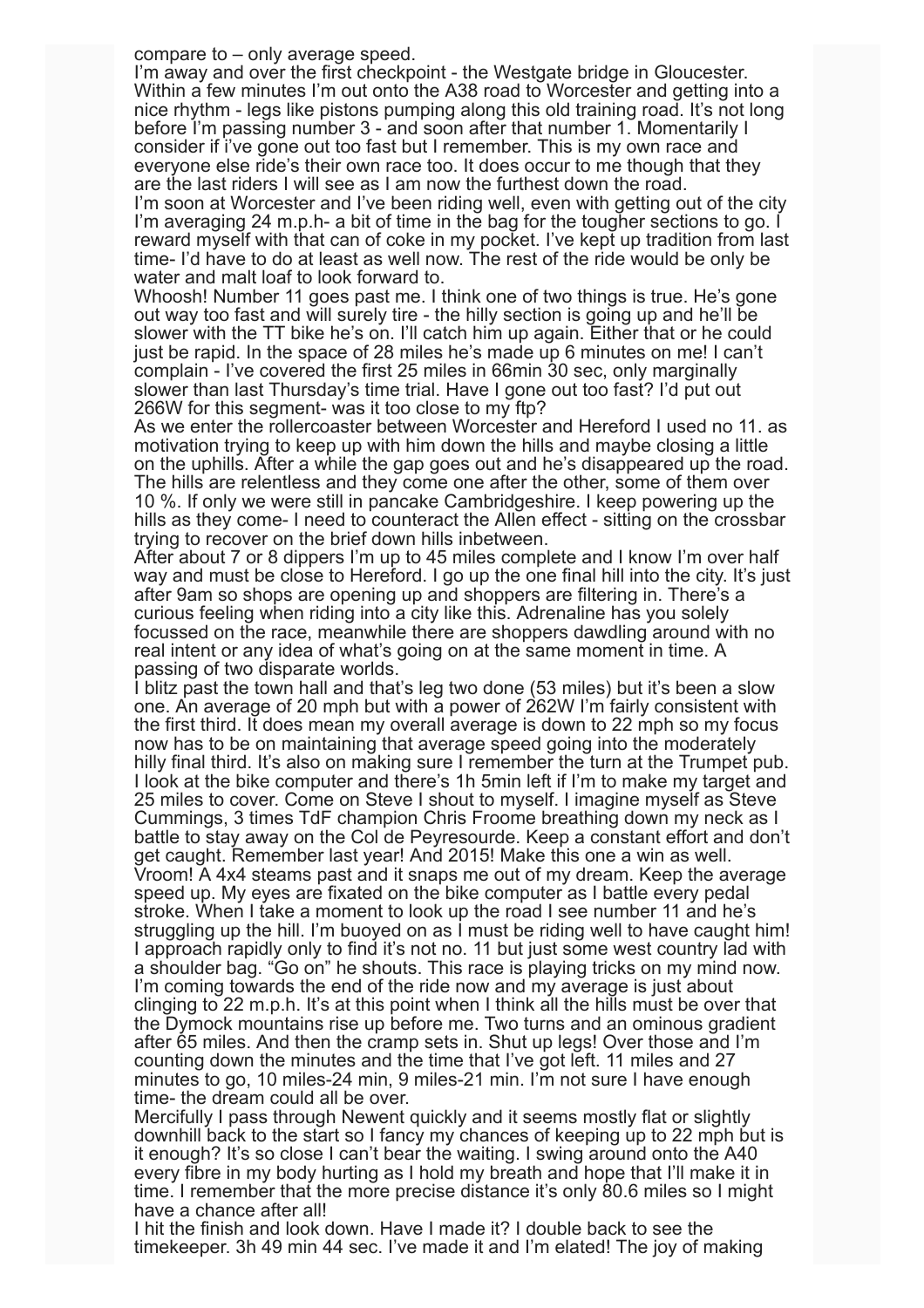the target, beating my previous time and achieving something I can be proud of has me speechless. It's here that I meet the ominous no. 11- Bruce Diesel- A South African new to the Club who made me wince when he said he wasn't even in peak condition with his winning 3h 23 min 56 sec. John Barnes is also there. There to remind us that he did his 3:23 time in the 90's on a steel frame road bike with down tube shifters!

We lie on the grass and watch the other weary souls finish and enjoy a debrief in the sun, wallowing in the sanctity of completing another 3 cities ride. A great occasion and a great achievement for all the riders involved. Thank you to everyone who took part in the event and made it so much fun to be part of and to Nigel Jones for doing the time keeping and John Barnes for taking photos.

### **Fenland Clarion Road Race**



Sunday 30 July brought the Cambridge riders to Southwick a small village west of Peterborough for a cat 3/4 race. The parcours featured 10 x 5.6 mile laps with a climb over the finish line. A climb that would prove decisive throughout the race and followed by a descent into a flowing lefthander to make this a day for the breakaway.

And breakaway they did as after 2 miles Cambridge CC's Toby Parnell rode solo from the front of the race- a repeat of Peterboroughs 2-up breakaway to the finish of last year? Edward Lee-Six and Pete Blencowe (also both Cambridge CC) were happy to oblige and duly made a nuisance of themselves at the front the the peloton disrupting any chase and frustrating the chasing riders. It seemed that would be the last we saw from Toby.

That is, until 12 miles it appeared Toby had sat up

and was practically stationary waiting for the race! No doubt he was bored and had come back to get some company for his breakaway efforts. Now, Ed took to the front finding himself with 3 other riders and gap from the peloton to initiate the deciding move of the race.

Still fresh and full of adrenalin the bunch wouldn't so easily let this move go. Toby however, managed to put in a dig off the front of the peloton bridging over to Ed and going over the top to set off with two companions. Again Ed and Pete set about disrupting the chase and after a further few laps it was clear that the break was established and the chasing riders were losing heart.

Each time up the hill brought in another lap and wore down the bunch, gaps over the climb beginning to form each time. With 4 laps to go as the riders crested the hill a small group of 4 riders went in pursuit of the lead group, unlikely to recover the 2 min gap but hoping to fight for the remaining top-ten positions. This set things up nicely for Pete who after a fast descent left the bunch with 2 other riders to bridge up to the chase group forming 7 riders ahead of the main field.

The lead group were working well together and the lead looked insurmountable. The chase group was also working well and established a gap of 1 min over the bunch. Battered and demoralised from a day of chasing the peloton was fading and showed no hope of chasing down any riders. With 10 riders up the road and a tired bunch Ed attacked on the climb to distance himself from the others in solo pursuit of a top ten finish.

Up front with 2 miles to go Toby put in an attack that would distance one of his companions and on coming to the climb rode the other off his wheel with great panache to take his second victory of the season- two out of two!